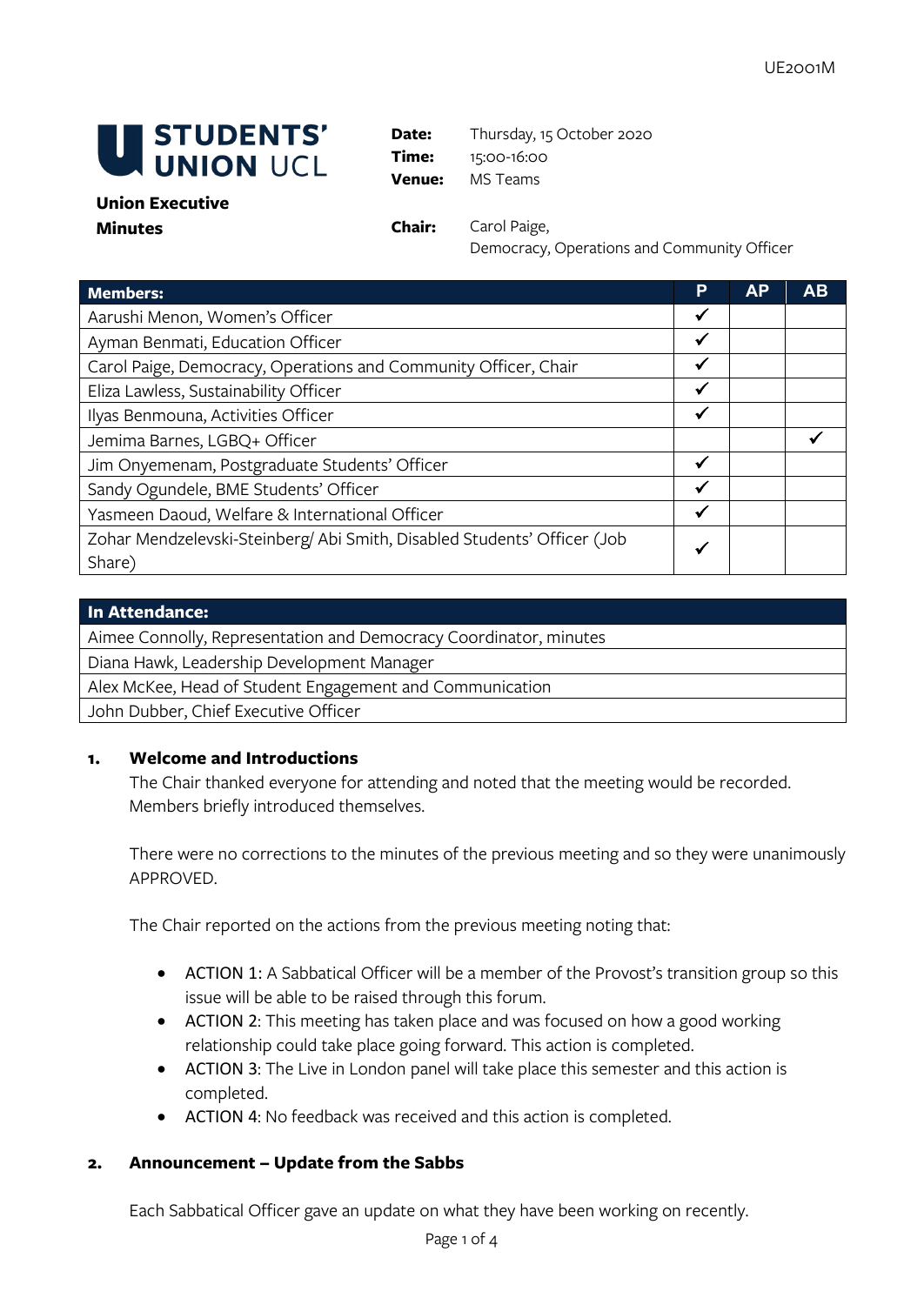All Officers mentioned a lot of their work recently has focused on the Welcome period. Other areas of focus for the Sabbatical Officers currently are Black History Month, reopening of prayer and meditation spaces, academic adjustments, assessment modelling, Lecturecast, training and the The Period Project.

### **3. Announcement: Officer Priorities**

All Officers were welcome to share their key priorities for the year ahead.

The Officers' priorities are as follows:

### Democracy, Operations and Community Officer:

- Ensure students have the best student experience possible no matter where they are studying
- Ensure students feel represented by the Students' Union
- Sustainability
- Being an ethical employer
- Working as a critical partner with UCL
- Ensuring students have safe, affordable, quality housing

### Women's Officer:

- Improving communication
- Empowering students
- Enhancing the Women's Network

### Education Officer:

- More accessible education
- Reducing financial barriers
- Decolonising education
- Giving students a role in decision making at UCL

### Disabled Students' Officer

- Working on the aims from the DSN report
- Increasing engagement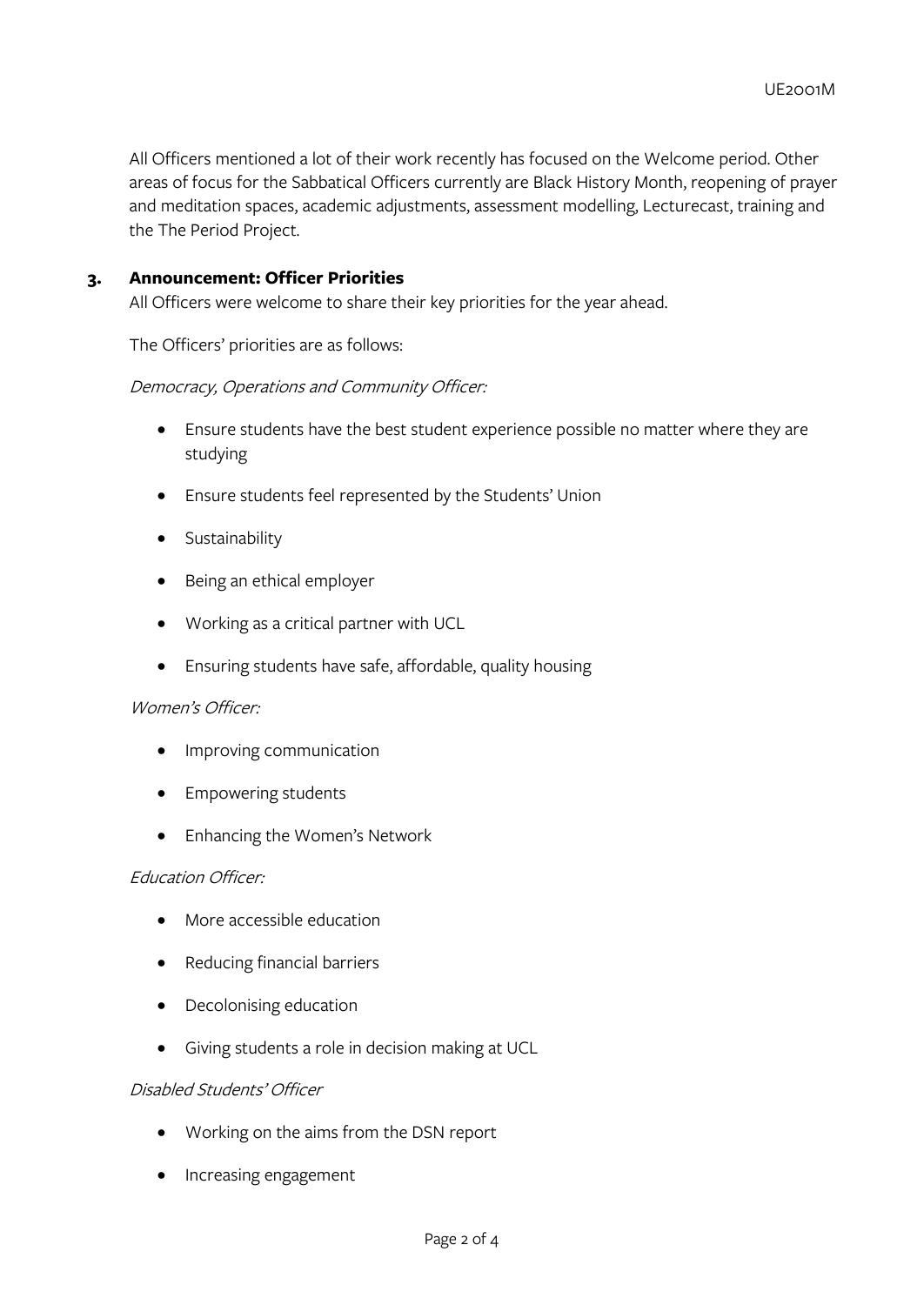# Black and Minority Ethnic Students Officer

- Working on the Eugenics Inquiry
- Opportunities for BME students
- Political education
- Collective care and welfare

# Sustainability Officer

- Communication of the sustainability strategy
- Encouraging participation with sustainability
- Increasing sustainable options in the Union outlets

### Activities Officer

- Making clubs and societies for accessible for students with disabilities
- Shenley sports ground
- Support for clubs and societies in creating communities

# Welfare and International Officer

- Creating a community for international students
- Support Club and Society Welfare Reps
- Ensure non-native English speakers have better access to language support services
- Student spaces

# Postgraduate Students Officer

- Creation of child friendly study spaces
- PGTA support
- Increase postgraduate involvement in clubs and societies

# **4. Announcement: People's Question Time**

The Chair noted that People's Question Time is taking place online on November 12<sup>th</sup> and that members are encouraged to ask questions to the London Assembly and Mayor of London about issues within their Officer remit and issues they care about more broadly.